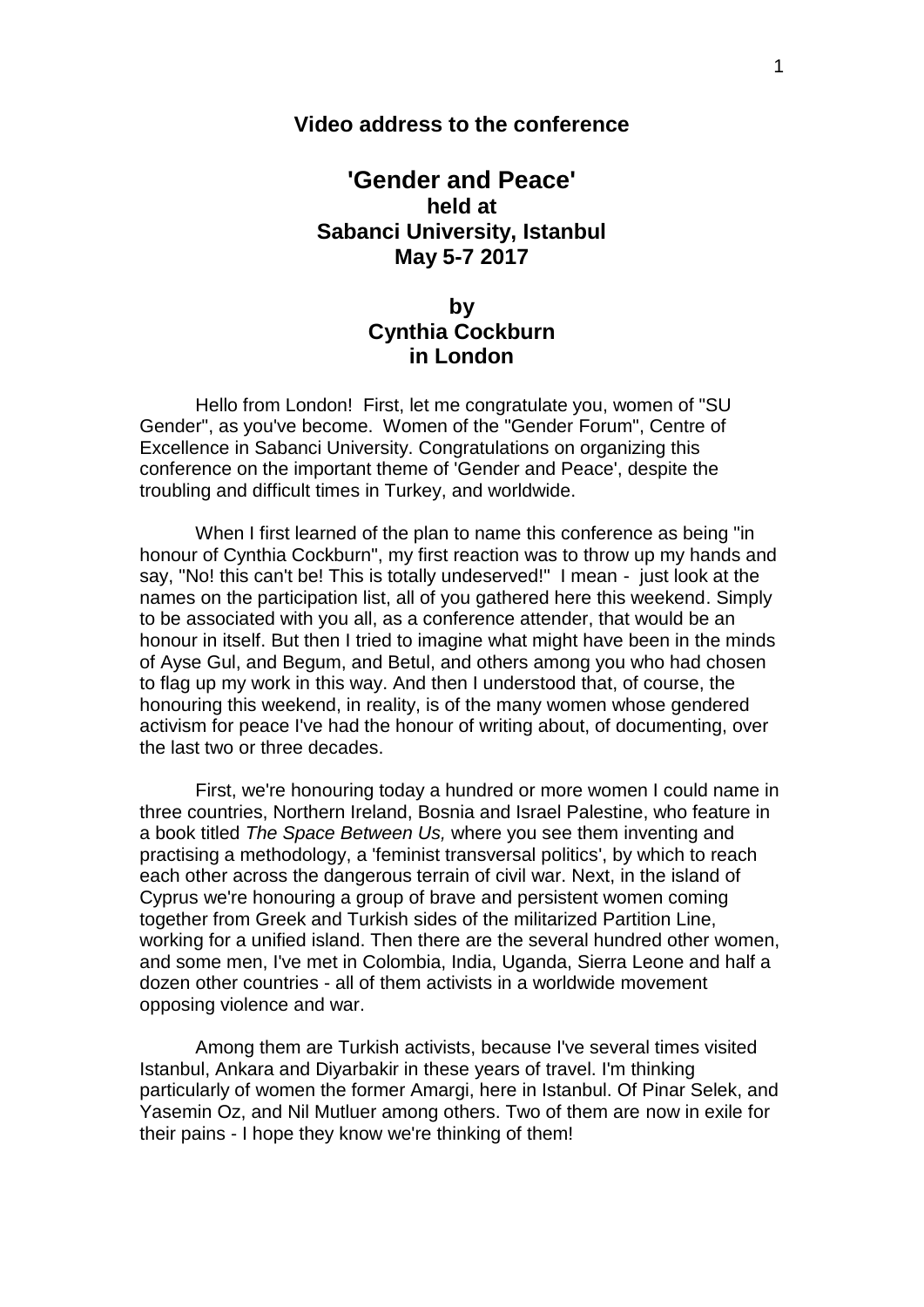So, I want to begin my few words today by saying: these are the many women, and some men as well, to whom, in featuring my reporting of them, this conference is rightly dedicated. And on their behalf, I want to thank you, S.U. Gender, very warmly for that honouring.

\*\*\*

In the few minutes I'll be speaking, I want to address the connection between the gender relation and violence / war as I've learned it from these peace activists. It's they who've led me to propose:

that gender is causal in militarization and war.

Not just that gender is associated with violence. It is, of course. We see it all along the continuum of *time* (in time of peace, in time of war), and the continuum of *scale* (from the blow of a fist, to Donald Trump's mega-bomb on an Afghan bunker). Gender helps us to see contiguity, and connection, between instances of violence. But we can go further:

We can, I believe, say the gender order as we live it has been one of the causes of the prevalence of violence in society throughout history.

The reason I think such a theory has been slow to evolve is due to the post-structuralist, post-modernist turn in the 1990s which seemed for a while to make it impossible to use the concept of 'patriarchy'. It became an outdated structuralist notion. However, I was hearing feminist anti-violence and anti-war activists boldly continuing to use the word.

I remember when I was in Okinawa - it would have been around twenty-ten. Naoko Ikeda and I were visiting the women of OWAAM: Okinawa Women Act Against Military Violence. The people of Okinawa are deeply burdened by militarization. Three-quarters of the massive US military presence in Japan is based in these small islands The place is groaning under the weight of military hardware. And then there's the demand of the American soldiers for 'rest and recreation', in quotes, which means access to women's bodies. OWAAM was set up twenty years ago in response to an episode of rape by US Marines. And they became a well-respected part of the mainstream peace movement of Okinawa, opposing the Japan-US Security Treaty - the 'ampo' as it's called. The women will join an anti-ampo protest against a massive threat of violence such as a US nuclear submarine docking in a Japanese port, and at the other extreme they'll condemn as a weapon the fist, or the erect penis, if you like, of the individual perpetrator of violence against women. 'Security' is a word with a very big meaning for them.

Suzuyo Takazato is one of OWAAM's founders and key activists. Talking to us she used the word 'continuum' to stress the link between these different scales and kinds of violence on the islands. Violence against women, she said, is a significant part of global violence. And she went on to cite 'system', and 'patriarchy'. "The military is a violence-generating system," she said. "Patriarchy is a violence-generating social order. "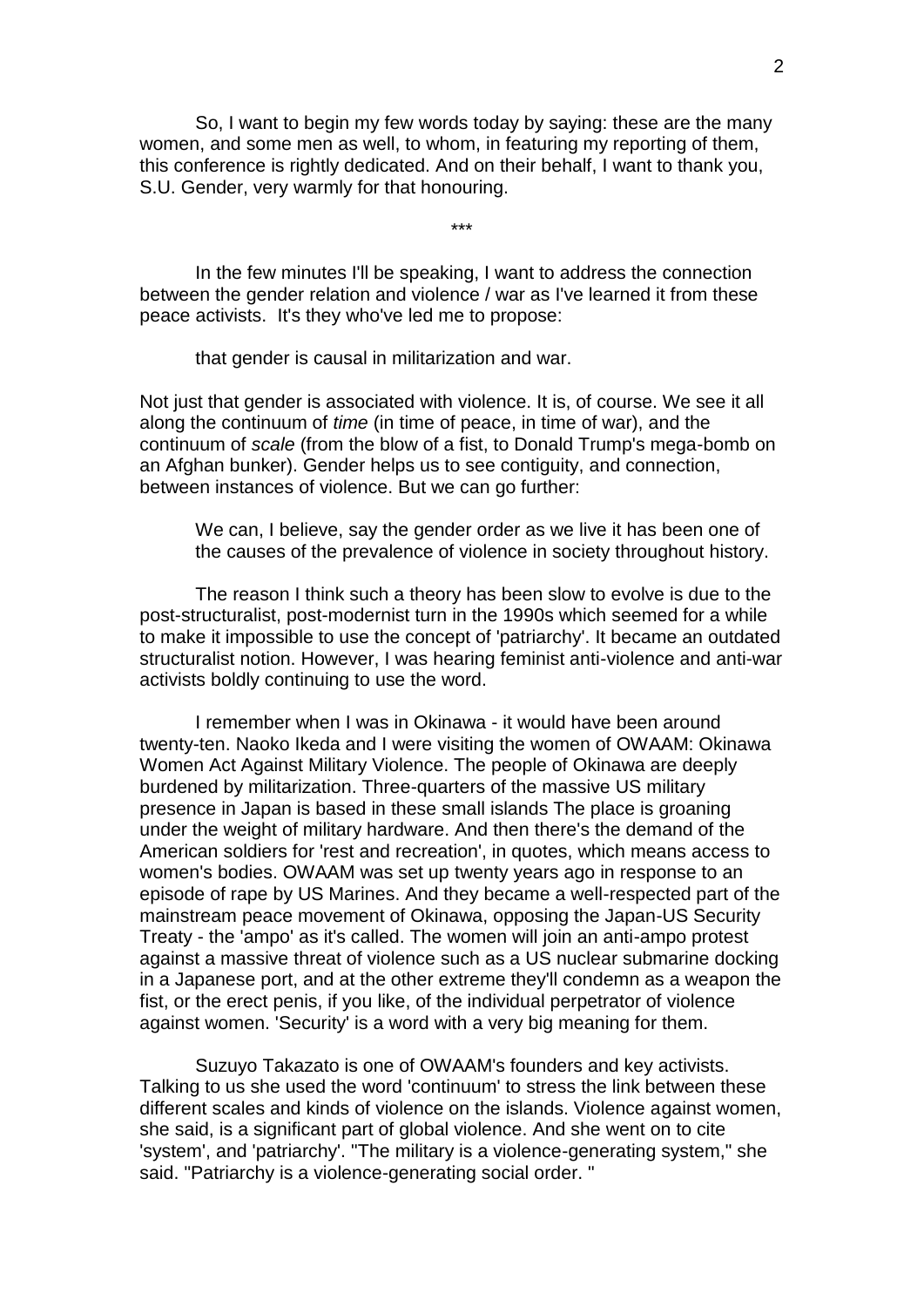So, like a lot of other activist women I've met, like Aida Santos in the Philippines, like Marina Gallego Zapatas in Colombia, Suzuyo was not afraid to use the difficult word 'patriarchy', when many academic feminist theorists were avoiding it. It's they who gave me the courage to persist in using it in my search for causality.

I think of it this way...As feminists in this post-modernist era we stress the notion of 'intersectionality' to describe relationships at the individual level. In an 'intersectional' approach we see any one individual as positioned in and shaped by several intersecting power relations - for a start: those of economic class, ethnicity, and gender. A white, owning-class and male individual has a different life experience from a black, working class woman.

But where do we look to see the source of such power relations? We surely have to look upwards and outwards, to those society-wide 'structures'. OK, let's call them 'meta-processes' - that sounds less rigid, and recognizes that they are capable of changing and developing gradually over time. The economic system, deriving power from wealth, the racializing power of ethno nationalism in tribes and nations, these two at least are surely undeniable. But right there, intersected with them in every human institution - in every corporation, church, family - is a third power system, the sex-gender order which, with minor modifications, appears to have been, for millennia, one in which men exercise power over women. Patriarchy for short. Together these systemic power processes produce inequalities among us as individuals in the here and now.

And we can go further. All three of these power systems are intrinsically violent. Because it takes force to constitute the self as an inferiorized, exploited other - the landless labourer, the despised minority, woman as man's property. People don't submit willingly. So together these power processes cause interpersonal violence, strife, militarization and war. Gender isn't a sole cause of war, of course. It's not often an immediate cause. But it's an underlying cause, a predisposing factor, making the use of force always a likely choice.

I've chosen to see this theory, of "gender as causal in militarization and war", as a standpoint, in the Marxist sense - an understanding of the world generated by a particular collective social actor in struggle. For Lukacs and others, the "proletarian standpoint" was the theory collectively derived by the working class from its experience of struggle in labour. Nancy Hartsock has persuaded us of the idea of a feminist standpoint in women's labour. I'm suggesting, furthermore, that women may be understood as collectively deriving a feminist standpoint from our gender-specific experience of, and struggle against, violence in all its forms.

Now - our conference organizers asked me to say in this talk what I think is most needed at this moment - what our activism and theorizing right

\*\*\*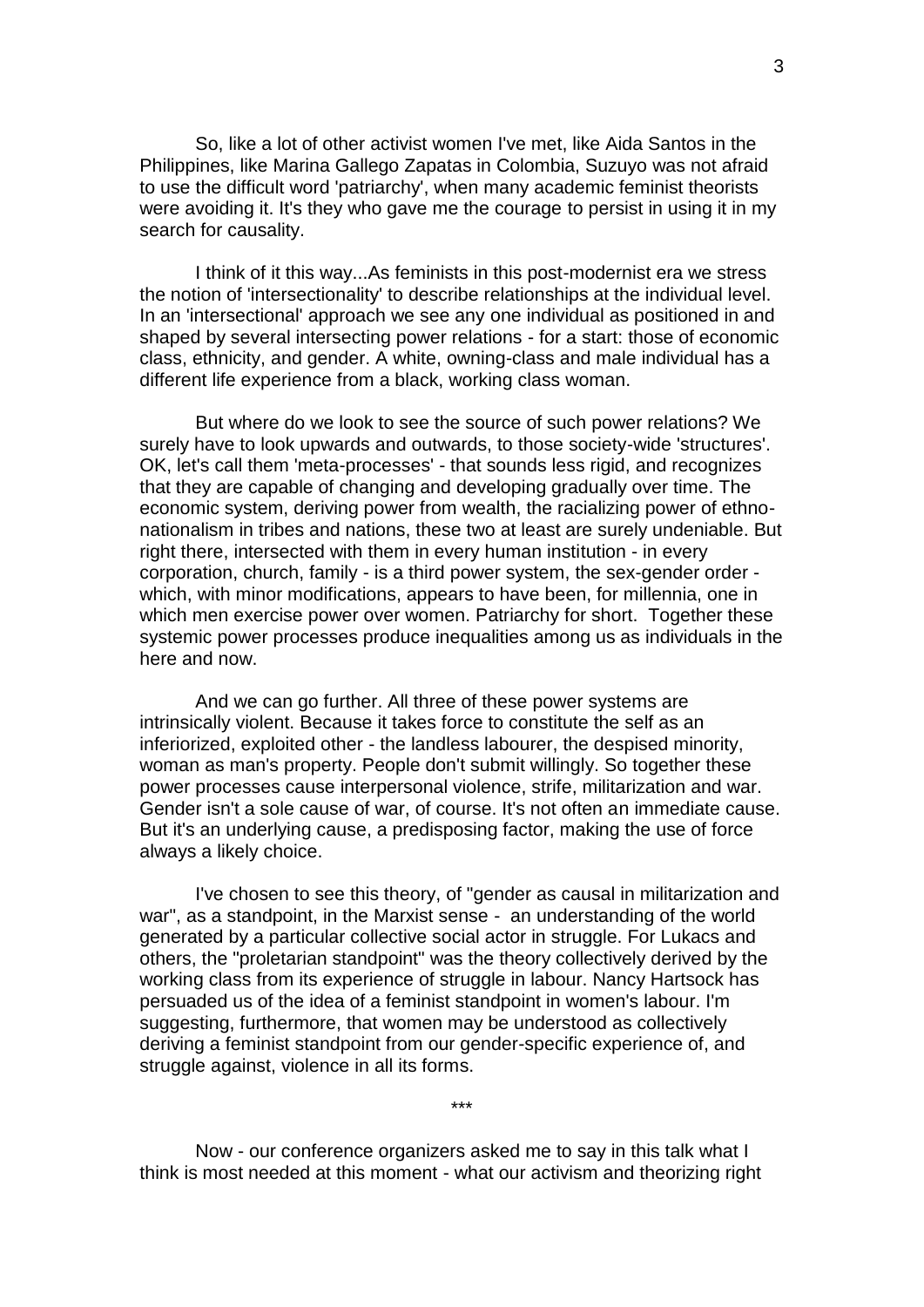now might need to focus on. Well, I like to listen to Raewyn Connell, in Australia. She writes, (quote) 'Given the concentration of weapons and the practices of violence among men...gender relations appear to be strategic. Masculinities are the forms in which many dynamics of violence take shape ...Evidently (she says) a strategy for demilitarization and peace must include a strategy of change in masculinities.'

1: So, yes, I agree - that's the first thing. We have to make the shaping and reshaping of masculinities a policy issue. And for that you need a much more widespread grasp of the proposition of 20th century feminism that gender relations - masculinities and feminities - are NOT determined by genes, they aren't destiny. They are socially shaped - in the family, in education, in culture and law. We can act to change them. They are subject to policy.

For that to happen, the man behind the weapon, the masculine predominance in violence, sexual and otherwise, needs to be much more visible. I know that sounds ridiculous - male violence is all around us. Look at the UK national crime statistics: 95% of all violent crimes are committed by men. In the case of sexualized violence, fully 99% of crimes are committed by men. What could be more clear? Yet ... somehow, those gender-skewed statistics of violence don't get nearly the attention from policy-makers you might hope for, or expect.

One of the feminists who taught us about social gender was Ann Oakley - in her book *Sex, Gender and Society*, way back in about 1970. She's a neighbour of mine in north London today, and recently we've compared notes on our newspaper reading. We've both noticed how often a news report - let's say from a certain city of an epidemic of sexual abuse of "women and children". Throughout the article, reference will be made to the "abusers", "perpetrators", and so on ...but in gender-neutral terms like that, their sex not actually specified. No mention of the words man, men or masculine. It's implicit of course - the man in the perpetrator. But he's too often taken for granted, not clearly stated. This kind of coy invisibilizing of the sex of the offender has a serious effect: - the policy that's prompted by such an epidemic of abuse deals only with the victims. The authors will call for (quote) "better protection of women and children". You never read, or hear (quote) "What is it with men? We must reduce the violence of men and boys!"

2: Our second need, I feel, is to do more work on theorizing the growing number of men and women who contradict the stereotypes. We're seeing a few more men doing caring work, and many more women leaders. Look at Merkel, May, Le Pen. Even our newly appointed Commissioner of the London Metropolitan Police, the biggest police chief in the country, is a woman. Cressida Dick is her name. This would have been unthinkable till recently. Some people are arguing that these developments undermine feminist theory. But we know we can expect Cressida's experience in the job to be different from what her male predecessor experienced. Just as research has shown that women soldiers have different experiences from male soldiers; male rape victims from women rape victims etc.. Because they don't